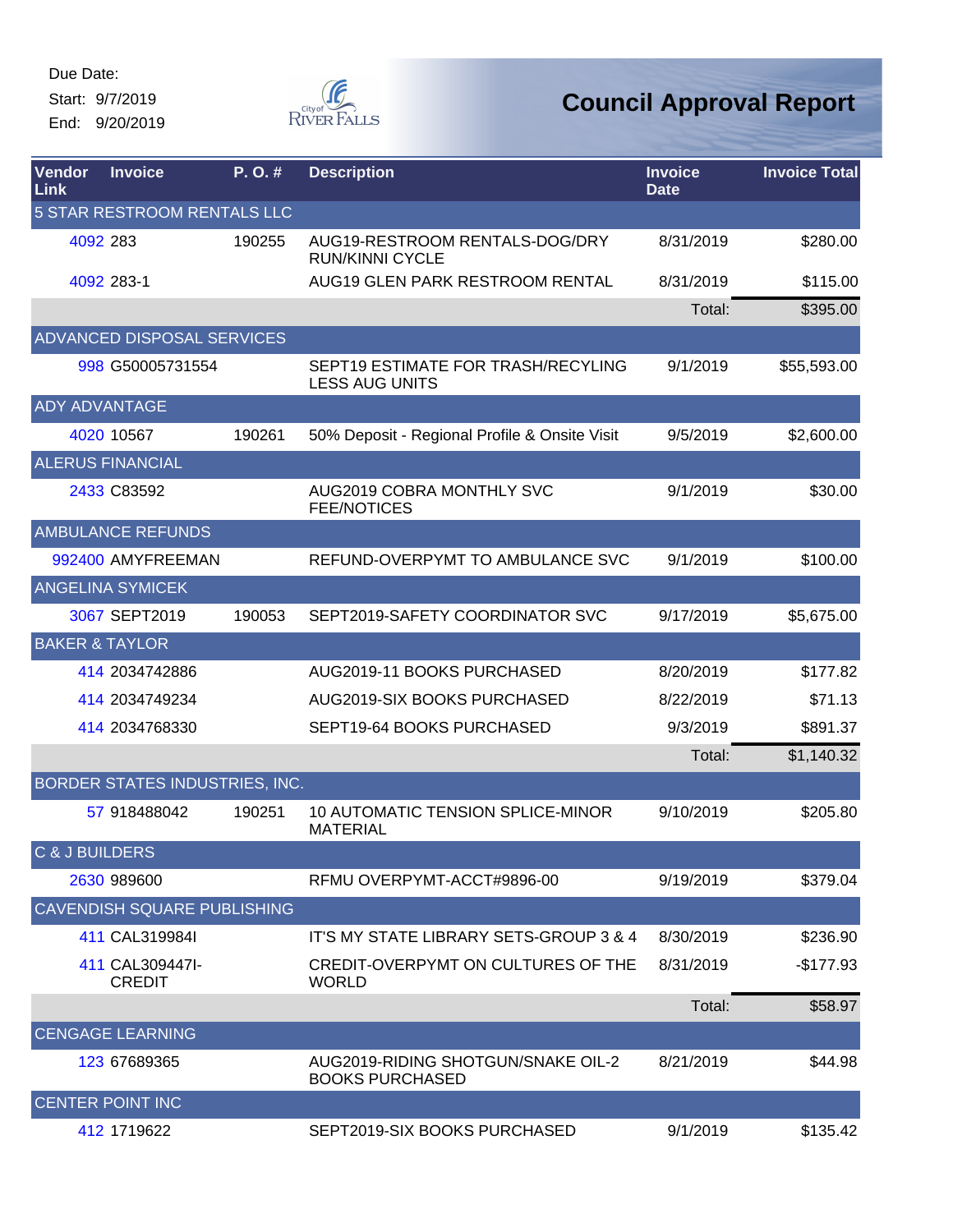Start: 9/7/2019 End: 9/20/2019



| Vendor<br>Link        | <b>Invoice</b>                       | P. O. # | <b>Description</b>                                      | <b>Invoice</b><br><b>Date</b> | <b>Invoice Total</b> |
|-----------------------|--------------------------------------|---------|---------------------------------------------------------|-------------------------------|----------------------|
| <b>CENTURYLINK</b>    |                                      |         |                                                         |                               |                      |
|                       | 1796 1475756856                      |         | AUG2019 LONG DISTANCE PHONE                             | 8/31/2019                     | \$6.37               |
|                       | <b>CITY OF PRESCOTT</b>              |         |                                                         |                               |                      |
|                       | 1675 2019DRF                         |         | 2019 DIVE TEAM SUPPORT MEMBERSHIP<br><b>DUES</b>        | 8/31/2019                     | \$1,500.00           |
|                       | COUNTY-WIDE EXTINGUISHER SERVICE INC |         |                                                         |                               |                      |
|                       | 854 11515                            | 190293  | 2019 Fire Extinguisher Service                          | 9/1/2019                      | \$5,130.55           |
|                       | <b>CREDIT SERVICE INTERNATIONAL</b>  |         |                                                         |                               |                      |
|                       | 3843 53685                           |         | PPE 09/08/19                                            | 9/13/2019                     | \$200.00             |
| <b>DANIELLE LEACH</b> |                                      |         |                                                         |                               |                      |
|                       | 4180 RELOCATION                      |         | SELF MOVE/1ST INSTALLMENT-<br><b>RELOCATION HOUSING</b> | 9/1/2019                      | \$8,650.00           |
|                       | DEARREADER.COM                       |         |                                                         |                               |                      |
|                       | 656 33421                            |         | ONLINE BOOK CLUB-9/01/19-8/30/2020                      | 9/1/2019                      | \$475.00             |
| <b>DEMCO INC</b>      |                                      |         |                                                         |                               |                      |
|                       | 577 6666431                          |         | 10 BOXES-CLASSIFICATION LABELS                          | 8/22/2019                     | \$93.29              |
| <b>EFTPS</b>          |                                      |         |                                                         |                               |                      |
|                       | 7 53683                              |         | PPE 09/08/19                                            | 9/13/2019                     | \$73,825.37          |
| <b>ELM USA INC</b>    |                                      |         |                                                         |                               |                      |
|                       | 2626 24347                           |         | SEPT2019-DISC CLEANNING MACHINE<br><b>BUFFING PADS</b>  | 9/6/2019                      | \$328.50             |
|                       | EO JOHNSON CO. INC                   |         |                                                         |                               |                      |
|                       | 98 INV589298                         |         | 4/19-7/18 PD RICOH COPIER OVERAGES                      | 9/1/2019                      | \$184.61             |
|                       | 98 25553011                          |         | SEPT19-LIBRARY SAMSUNG COPIER                           | 9/16/2019                     | \$109.52             |
|                       |                                      |         |                                                         | Total:                        | \$294.13             |
|                       | <b>EXPRESS PERSONNEL SERVICES</b>    |         |                                                         |                               |                      |
|                       | 109 22887947                         | 190153  | WKEND 9/8-35.5HRS-SPAFFORD/WALTERS<br><b>TEMP HELP</b>  | 9/11/2019                     | \$680.54             |
|                       | FIRST NATIONAL BANK - RF SECTION 125 |         |                                                         |                               |                      |
|                       | 6 53682                              |         | PPE 09/08/19                                            | 9/13/2019                     | \$3,870.47           |
|                       | FORUM COMMUNICATION CO               |         |                                                         |                               |                      |
|                       | 234 254602                           |         | AUG2019 NEWSPAPER-NOTICES/ADS                           | 8/31/2019                     | \$2,344.85           |
|                       | <b>FREEMAN PROPERTIES</b>            |         |                                                         |                               |                      |
|                       | 3975 SEPT2019SOLA<br>R               |         | SEPT2019 SOLAR-ACCT#9363-00                             | 9/17/2019                     | \$162.14             |
|                       | <b>GRACE PAULSON</b>                 |         |                                                         |                               |                      |
|                       | 937 SEPT2019SOLA<br>R                |         | SEPT2019-SOLAR-ACCT#5856-00                             | 9/17/2019                     | \$95.87              |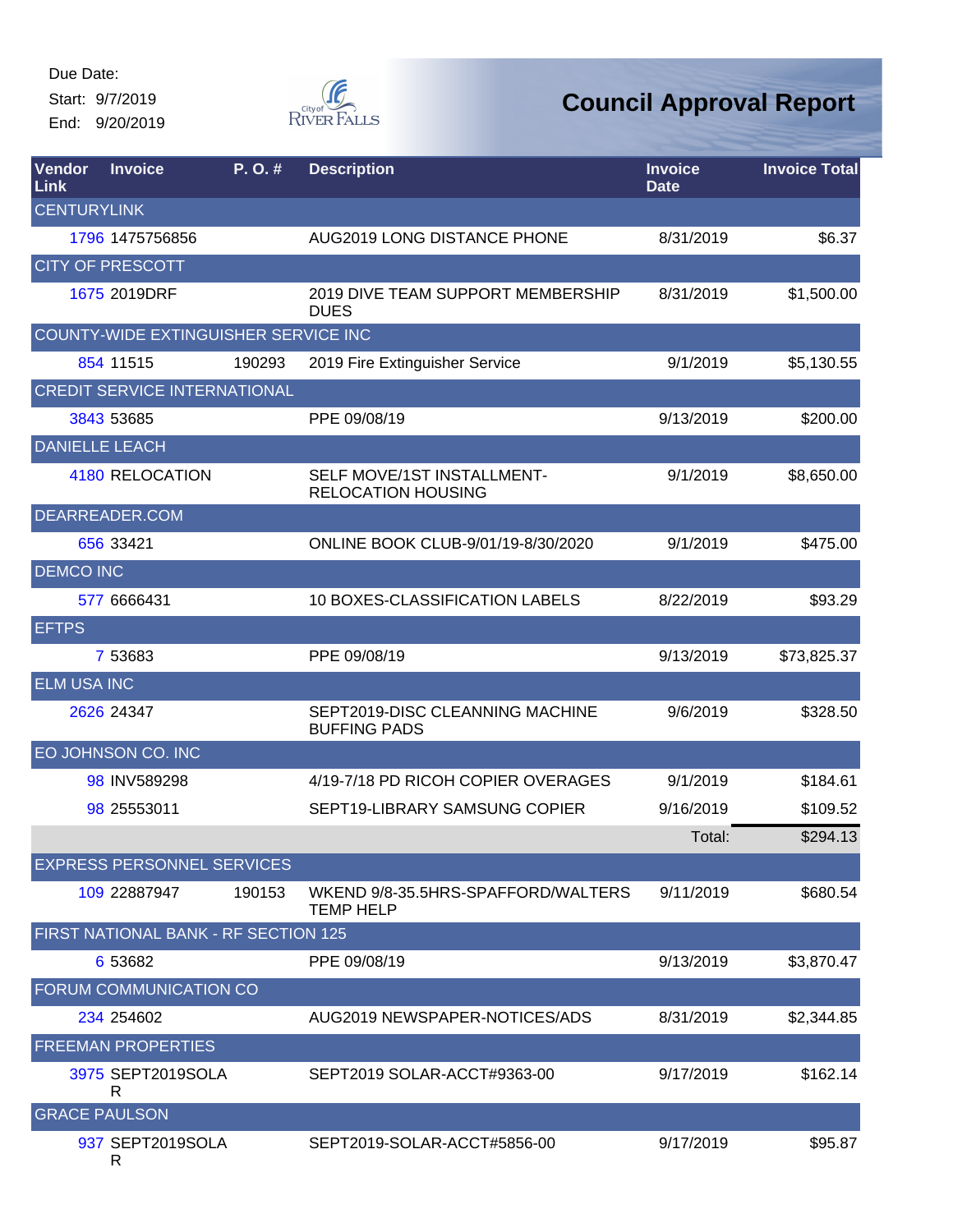Start: 9/7/2019 End: 9/20/2019



| <b>Vendor</b><br>Link  | <b>Invoice</b>                     | P. O. # | <b>Description</b>                                       | <b>Invoice</b><br><b>Date</b> | <b>Invoice Total</b> |
|------------------------|------------------------------------|---------|----------------------------------------------------------|-------------------------------|----------------------|
|                        | HANTEN BROADCASTING COMPANY INC    |         |                                                          |                               |                      |
|                        | 306 AUG2019                        |         | AUG2019 SPORTSCASTERS CLUB                               | 8/31/2019                     | \$60.00              |
|                        | HARMON CONCRETE & CONSTRUCTION INC |         |                                                          |                               |                      |
|                        | 3401 2698 / 2697                   | 190227  | 2019 SIDEWALK CURB GUTTER PROJ                           | 8/22/2019                     | \$77,524.50          |
|                        | 3401 2714                          | 190298  | <b>EAST GLEN PARK - VALLEY GUTTER</b>                    | 9/18/2019                     | \$5,740.00           |
|                        |                                    |         |                                                          | Total:                        | \$83,264.50          |
|                        | HECHT ENTERTAINMENT LLC            |         |                                                          |                               |                      |
|                        | 2446 313                           |         | 2019 POLICE DEPT PICNIC                                  | 9/1/2019                      | \$175.00             |
|                        | <b>HUDSON PHYSICIANS SC</b>        |         |                                                          |                               |                      |
|                        | 145 800370410919                   |         | AUG2019 EMPLOYMENT EXAMS                                 | 8/31/2019                     | \$331.00             |
|                        | <b>HUEBSCH LAUNDRY COMPANY</b>     |         |                                                          |                               |                      |
|                        | 146 4357414                        | 190035  | 9/4 HUEBSCH PW UNIFORMS                                  | 9/4/2019                      | \$124.28             |
|                        | 146 4357216                        |         | <b>CREDIT-R.GROTH CARPENTER JEANS</b>                    | 9/4/2019                      | $-$29.75$            |
|                        | 146 4362317                        | 190018  | 9/11 CITY HALL BRUSHMAT SERVICE                          | 9/11/2019                     | \$56.92              |
|                        | 146 4362311                        | 190044  | 9/11 LINEN/BRUSHMAT SVC                                  | 9/11/2019                     | \$42.81              |
|                        | 146 4362303                        | 190047  | 9/11 PD BRUSHMAT SVC                                     | 9/11/2019                     | \$61.29              |
|                        | 146 4361585                        | 190011  | 9/11 HUEBSCH ELECTRIC UNIFORM                            | 9/11/2019                     | \$892.10             |
|                        | 146 4361586                        | 190016  | 9/11 HUEBSCH WATER UNIFORMS                              | 9/11/2019                     | \$32.23              |
|                        | 146 4361587                        | 190035  | 9/11 HUEBSCH PW UNIFORMS                                 | 9/11/2019                     | \$124.28             |
|                        | 146 4361588                        | 190017  | 9/11 HUEBSCH WWTP UNIFORMS                               | 9/11/2019                     | \$45.05              |
|                        |                                    |         |                                                          | Total:                        | \$1,349.21           |
|                        | HUMANE SOCIETY OF GOODHUE          |         |                                                          |                               |                      |
|                        | 737 843                            |         | SEPT2019-ANIMAL CONTROL-3 CATS                           | 9/4/2019                      | \$195.00             |
|                        | <b>INSIGHT EDGE LLC</b>            |         |                                                          |                               |                      |
|                        | 1201 1603                          | 190288  | <b>1ST PYMT-LEADERSHIP DEVELOPMENT</b><br><b>PROGRAM</b> | 9/1/2019                      | \$8,212.50           |
|                        |                                    |         | INTERNATIONAL CITY MGMT ASSOC RETIREMENT CORP            |                               |                      |
|                        | 1 53678                            |         | PPE 09/08/19                                             | 9/13/2019                     | \$17,791.20          |
|                        | 1 53679                            |         | PPE 09/08/19                                             | 9/13/2019                     | \$767.09             |
|                        |                                    |         |                                                          | Total:                        | \$18,558.29          |
| <b>J&amp;J GIS LLC</b> |                                    |         |                                                          |                               |                      |
|                        | 651 AUG2019                        | 190065  | AUG2019-GIS SERVICES                                     | 8/31/2019                     | \$2,115.00           |
|                        | JANE MEJIA MANNETTER               |         |                                                          |                               |                      |
|                        | 2009 2019HENNA                     |         | <b>TWO PARK/REC HENNA CLASSES</b>                        | 9/12/2019                     | \$323.00             |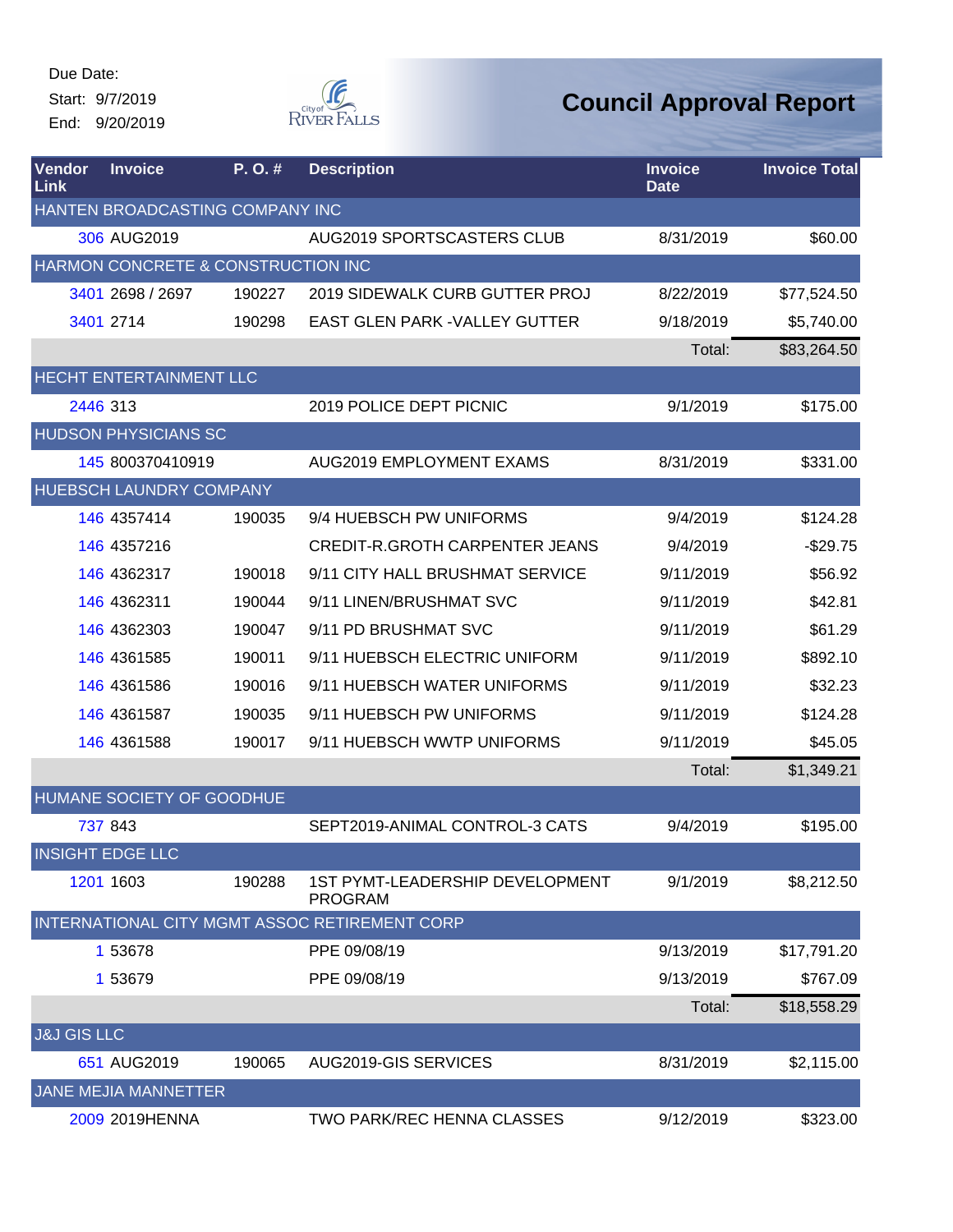Start: 9/7/2019

End: 9/20/2019



| Vendor<br>Link       | <b>Invoice</b>                          | P.O.#  | <b>Description</b>                                       | <b>Invoice</b><br><b>Date</b> | <b>Invoice Total</b> |
|----------------------|-----------------------------------------|--------|----------------------------------------------------------|-------------------------------|----------------------|
|                      | JOHNSON, MELINDA                        |        |                                                          |                               |                      |
|                      | 1266 092419                             |        | 09/24/19 WI DELLS TRAVEL PER DIEM                        | 9/9/2019                      | \$167.50             |
| <b>KAITLIN LEACH</b> |                                         |        |                                                          |                               |                      |
|                      | 4181 RELOCATION                         |        | SELF MOVE/1ST INSTALLMENT<br><b>RELOCATION HOUSING</b>   | 9/1/2019                      | \$8,650.00           |
|                      | <b>KRAUSE POWER ENGINEERING LLC</b>     |        |                                                          |                               |                      |
|                      | 171 RFL-090719A                         | 190291 | <b>JULY-SEPT2019 NORTH SUB RELAY PANEL</b>               | 9/7/2019                      | \$9,708.15           |
|                      | 171 RFL-090719D                         | 190291 | AUG2019-N SUB FEEDER 34 RELAY                            | 9/7/2019                      | \$180.00             |
|                      | 171 RFL-090719C                         | 190080 | JULY/AUG2019-SOUTH FORK SUB SVC<br><b>UPGRADES</b>       | 9/7/2019                      | \$1,644.50           |
|                      | 171 RFL-090719B                         | 190291 | JULY-AUG2019-UWRF 2019 REFEED                            | 9/7/2019                      | \$3,144.58           |
|                      |                                         |        |                                                          | Total:                        | \$14,677.23          |
| <b>KWIK TRIP</b>     |                                         |        |                                                          |                               |                      |
|                      | <b>172 AUGUS19</b><br><b>MOTOR FUEL</b> |        | <b>AUGUST19 MOTOR FUEL STMT</b>                          | 8/31/2019                     | \$11,224.96          |
|                      | <b>LAKES COFFEE LLC</b>                 |        |                                                          |                               |                      |
|                      | 4064 10557                              |        | AUG19 POLICE DEPT COFFEE                                 | 9/1/2019                      | \$106.55             |
|                      | LEXISNEXIS RISK DATA MGMT INC           |        |                                                          |                               |                      |
|                      | 3765 1703497-<br>20190831               |        | AUG19 ADVANCED PEOPLE SEARCH FEE                         | 8/31/2019                     | \$50.00              |
|                      | <b>LINEHAN OUTDOOR SERVICES LLC</b>     |        |                                                          |                               |                      |
|                      | 1570 3640                               | 190141 | AUG2019 STERLING PONDS STORM PONDS                       | 8/31/2019                     | \$1,880.00           |
|                      | 1570 3641                               | 190142 | AUG2019- STERLING PONDS CORPORATE<br><b>PARK</b>         | 8/31/2019                     | \$500.00             |
|                      | 1570 3639                               | 190143 | AUG2019-WHITETAIL CORPORATE PARK<br><b>MOWING</b>        | 8/31/2019                     | \$1,140.00           |
|                      |                                         |        |                                                          | Total:                        | \$3,520.00           |
|                      | <b>LOFFLER COMPANIES INC</b>            |        |                                                          |                               |                      |
|                      | 182 25376247                            |        | AUG2019-AMBULANCE KONICA MINOLTA<br><b>STANDARD PYMT</b> | 8/31/2019                     | \$123.00             |
|                      | 182 393590468                           |        | SEPT2019-PW KONICA MINOLTA<br><b>BASE/OVERAGES</b>       | 9/1/2019                      | \$191.60             |
|                      | 182 3211414                             |        | SEPT19 AMBULANCE KONICA COPIER<br><b>OVERAGES</b>        | 9/10/2019                     | \$7.19               |
|                      |                                         |        |                                                          | Total:                        | \$321.79             |
|                      | MCGINTY, PATRICK                        |        |                                                          |                               |                      |
|                      | 3982 092919                             |        | 09/29/19 EAU CLAIRE TRAVEL PER DIEM                      | 9/1/2019                      | \$237.50             |
|                      | 3982 092219                             |        | 9/22/19 EAU CLAIRE TRAVEL PER DIEM                       | 9/3/2019                      | \$237.50             |
|                      |                                         |        |                                                          | Total:                        | \$475.00             |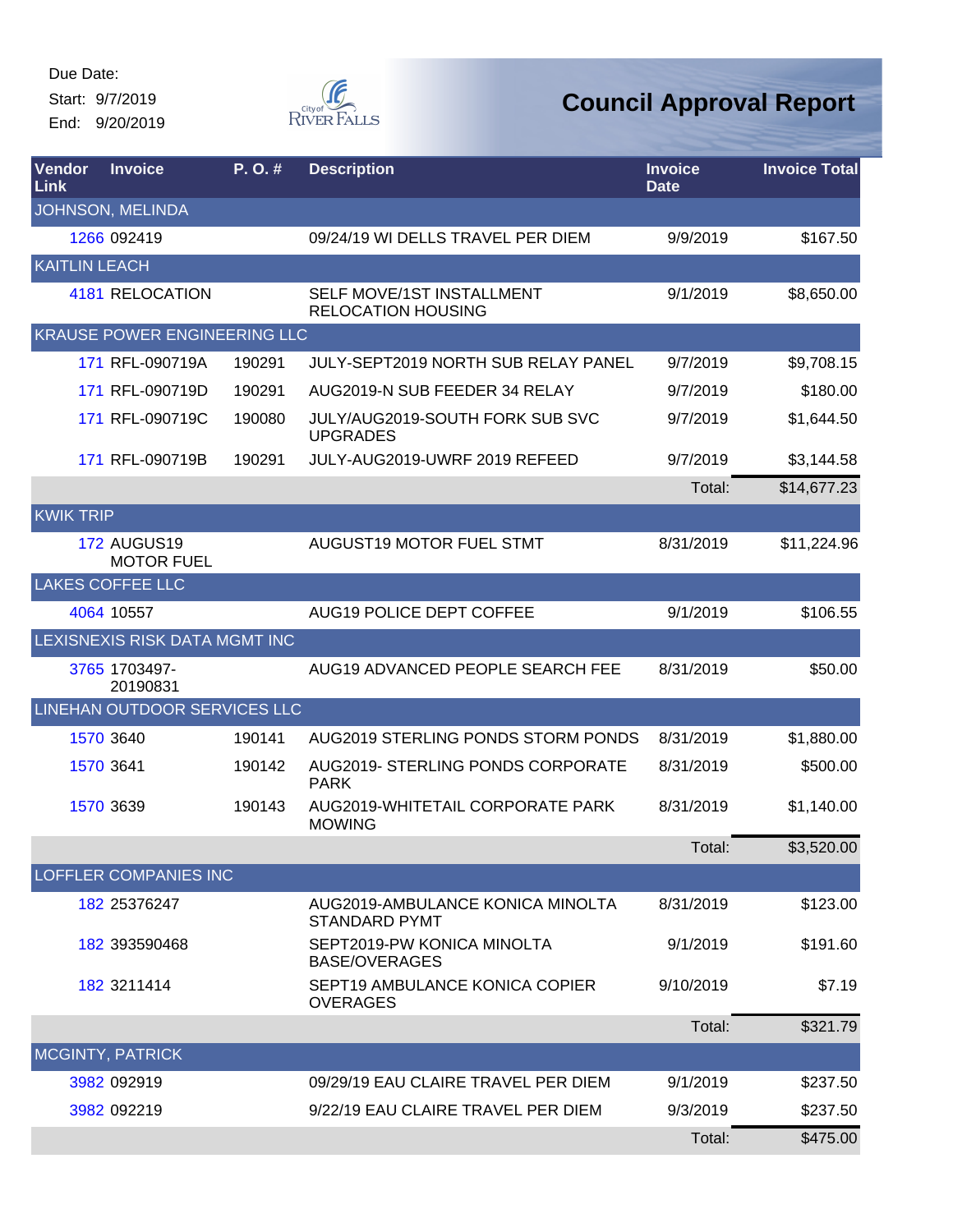Start: 9/7/2019 End: 9/20/2019



| <b>Vendor</b><br>Link  | <b>Invoice</b>                         | $P. O.$ # | <b>Description</b>                                       | <b>Invoice</b><br><b>Date</b> | <b>Invoice Total</b> |
|------------------------|----------------------------------------|-----------|----------------------------------------------------------|-------------------------------|----------------------|
| <b>MICHAEL STIFTER</b> |                                        |           |                                                          |                               |                      |
|                        | 2475 090819                            |           | 9/8/19 SEATTLE WA TRAVEL PER DIEM                        | 9/8/2019                      | \$85.00              |
| <b>MIDWEST TAPE</b>    |                                        |           |                                                          |                               |                      |
|                        | 409 97845400                           |           | 5 COPIES-MARVEL'S AVENGERS-ENDGAME                       | 8/26/2019                     | \$118.07             |
|                        | 409 97845402                           |           | AUG2019-BOUNDLESS/NEW GIRL-2 AUDIO<br><b>MATERIALS</b>   | 8/26/2019                     | \$84.98              |
|                        | 409 97845404                           |           | AUG2019-DARK SIDE-ONE AUDIO MATERIAL<br><b>PURCHASED</b> | 8/26/2019                     | \$34.99              |
|                        | 409 97845401                           |           | AUG2019-THEY SHALL NOT GROW OLD-<br><b>ONE VIDEO</b>     | 8/26/2019                     | \$23.22              |
|                        |                                        |           |                                                          | Total:                        | \$261.26             |
|                        | MINNESOTA CHILD SUPPORT PAYMENT CENTER |           |                                                          |                               |                      |
|                        | 4022 53686                             |           | PPE 09/08/19 case#001530440101                           | 9/13/2019                     | \$303.64             |
|                        | <b>MISSISSIPPI WELDERS</b>             |           |                                                          |                               |                      |
|                        | 568 3026168                            |           | AUG2019-PRESCOTT EMS OXYGEN<br><b>CYLINDERS</b>          | 9/1/2019                      | \$125.08             |
|                        | MY RECEPTIONIST LLC                    |           |                                                          |                               |                      |
|                        | 192 S022030918                         | 190023    | SEPT19-RFMU AFTER HOURS PHONE<br><b>SERVICE</b>          | 9/18/2019                     | \$299.25             |
|                        | NOREEN, MICHAEL                        |           |                                                          |                               |                      |
|                        | 198 092419                             |           | 9/24/19 KNOXVILLE TN TRAVEL PER DIEM                     | 9/9/2019                      | \$159.92             |
|                        | NORTHERN LAKE SERVICE INC              |           |                                                          |                               |                      |
|                        | 200 362612                             |           | AUG2019-WATER DEPT CHEMICALS                             | 9/1/2019                      | \$280.00             |
|                        | ONE TIME PAY VENDOR                    |           |                                                          |                               |                      |
|                        | 9999 082819                            |           | REFUND-OVERPYMT ON RECORDS<br><b>REQUEST</b>             | 8/28/2019                     | \$2.75               |
|                        | 9999 DANWELKE                          |           | RETURN OF ROW DEPOSIT/INTEREST<br>6/19/18-9/24/19        | 9/1/2019                      | \$1,012.66           |
|                        | 9999 ERICLUMBAR                        |           | RESTITUTION FOR DAMAGE-#4N8151TJNH<br>& JNJ              | 9/18/2019                     | \$27.00              |
|                        | 9999 COLLINSMOLIN<br>Е                 |           | HOME ENERGY IMPROVE INCENTIVE/521<br><b>RIVER HILLS</b>  | 9/18/2019                     | \$1,100.00           |
|                        | 9999 RUTHBROWN                         |           | HOME ENERGY IMPROVE INCENTIVE/129 S<br>9TH ST            | 9/18/2019                     | \$330.00             |
|                        | 9999 MARKKLAPATC<br>н                  |           | PV INCENTIVE/FOCUS ON ENERGY MATCH-<br>647 SUNSET        | 9/18/2019                     | \$2,000.00           |
|                        |                                        |           |                                                          | Total:                        | \$4,472.41           |
| <b>OVERLAND, TOM</b>   |                                        |           |                                                          |                               |                      |
|                        | 1575 092219                            |           | 9/22/19 MADISON TRAVEL PER DIEM                          | 9/3/2019                      | \$335.50             |
| <b>PAYPAL</b>          |                                        |           |                                                          |                               |                      |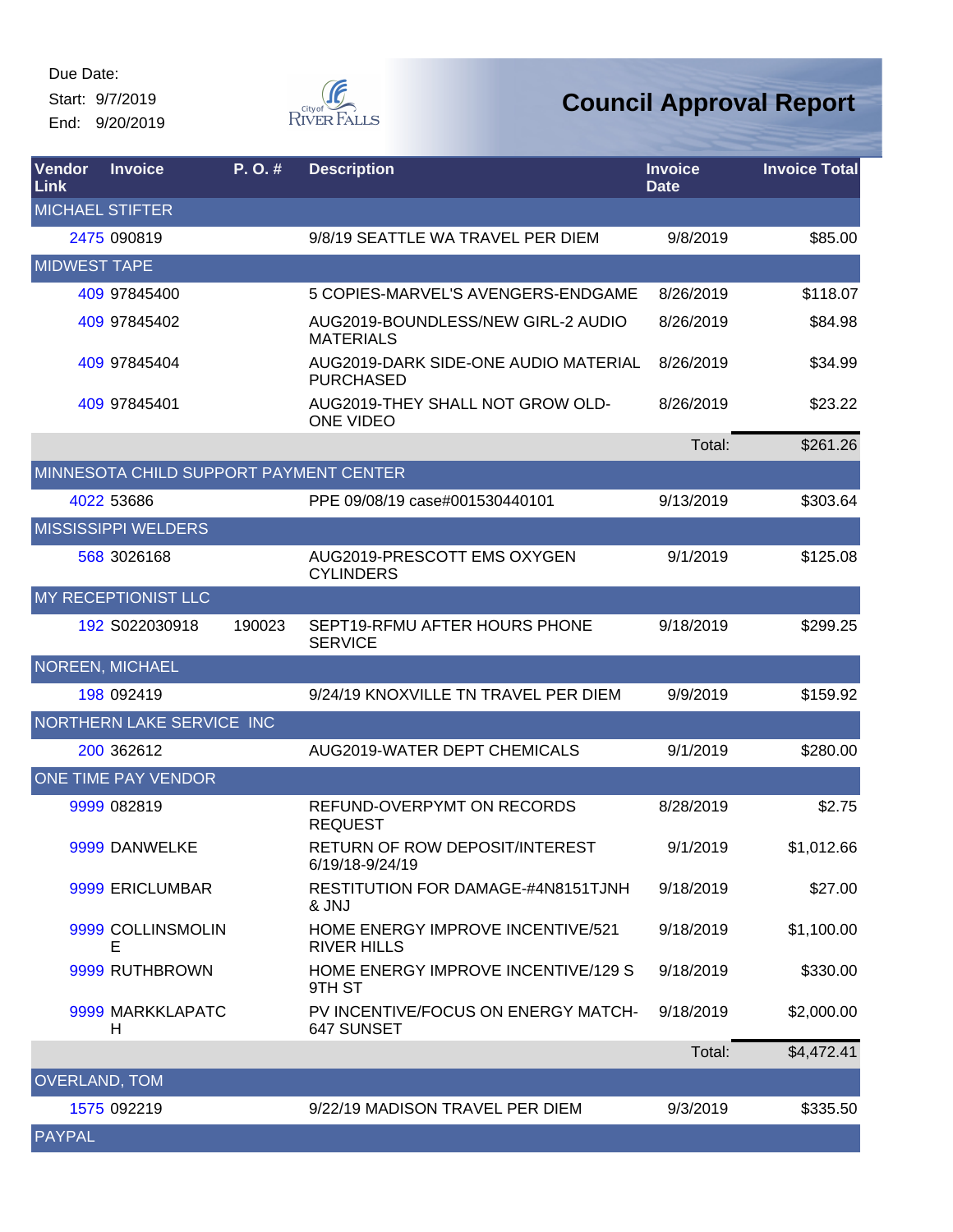Start: 9/7/2019

End: 9/20/2019



| Vendor<br>Link         | <b>Invoice</b>                         | P.O.# | <b>Description</b>                                     | <b>Invoice</b><br><b>Date</b> | <b>Invoice Total</b> |
|------------------------|----------------------------------------|-------|--------------------------------------------------------|-------------------------------|----------------------|
|                        | 639 8/01 REFUND H<br><b>VOLD</b>       |       | 8/6 PAYPAL REFUND H VOLD                               | 8/1/2019                      | \$24.27              |
|                        | 639 8/5 REF M<br><b>ANDERSO</b>        |       | 8/8 PAYPAL REFUND M ANDERSON                           | 8/5/2019                      | \$33.99              |
|                        | 639 8/6 REF P<br><b>NELSON</b>         |       | 8/9 PAYPAL REFUND P NELSON                             | 8/6/2019                      | \$34.13              |
|                        | 639 8/6 REF J<br><b>SLAIKEU</b>        |       | 8/9 PAYPAL REFUND J SLAIKEU                            | 8/6/2019                      | \$48.55              |
|                        |                                        |       |                                                        | Total:                        | \$140.94             |
| <b>PELION BENEFITS</b> |                                        |       |                                                        |                               |                      |
|                        | 5 53681                                |       | PPE 09/08/19                                           | 9/13/2019                     | \$902.86             |
|                        | PIERCE COUNTY TREASURER                |       |                                                        |                               |                      |
|                        | 210 AUGUST 2019                        |       | AUGUST JAIL DWI INTERLOCK                              | 8/31/2019                     | \$1,082.20           |
|                        | PLOEGER, JEFFREY                       |       |                                                        |                               |                      |
|                        | 1075 2019EYEWEAR                       |       | 2019 SAFETY EYEWEAR REIMBURSEMENT                      | 9/1/2019                      | \$200.00             |
|                        | PRESCOTT WATER & SEWER UTILITY         |       |                                                        |                               |                      |
|                        | 1611 MAY-AUG2019                       |       | MAY-AUG2019 PRESCOTT AMB<br>WATER/SEWER/FIRE           | 8/31/2019                     | \$175.33             |
|                        | PUBLIC SERVICE COMMISSION OF WISCONSIN |       |                                                        |                               |                      |
|                        | 216 1908-I-05110                       |       | AUG2019 AMI ASSESSMENT<br><b>FEES/APPLICATION FEES</b> | 9/16/2019                     | \$1,507.27           |
| <b>REARDON, MIKE</b>   |                                        |       |                                                        |                               |                      |
|                        | 1210 090619                            |       | REIMBURSE-2 OTTERBOX CASES FOR<br><b>CELL PHONE</b>    | 9/6/2019                      | \$85.38              |
|                        | RFMU PAYMENTS OR REFUNDS               |       |                                                        |                               |                      |
|                        | 990610 372525-<br><b>REISSUE</b>       |       | REISSUE-RFMU REFUND ACCT #3725-25                      | 9/1/2019                      | \$19.51              |
|                        | 990610 CROCKETTREI<br><b>SSUE</b>      |       | REISSUE-RFMU OVERPYMT-1457 WILDCAT<br>CТ               | 9/1/2019                      | \$47.04              |
|                        | 990610 BRADCASKEY                      |       | RFMU OVERPYMT-ACCT#7292-02                             | 9/18/2019                     | \$729.80             |
|                        | 990610 LAURAFAGIN                      |       | RFMU OVERPYMT - ACCT#1374-27                           | 9/18/2019                     | \$106.55             |
|                        | 990610 RYANBAKER                       |       | RFMU OVERPYMT-ACCT#1393-21                             | 9/18/2019                     | \$199.25             |
|                        | 990610 RYANHAFFTEN                     |       | RFMU OVERPYMT - ACCT#1398-31                           | 9/18/2019                     | \$60.93              |
|                        | 990610 MADELINEURI<br><b>CK</b>        |       | RFMU OVERPYMT-ACCT#1402-24                             | 9/18/2019                     | \$170.18             |
|                        | 990610 OLIVIAPARTLO<br>W               |       | RFMU OVERPYMT-ACCT#1414-25                             | 9/18/2019                     | \$163.38             |
|                        | 990610 AARONBURTO<br>N                 |       | RFMU OVERPYMT-ACCT#1613-01                             | 9/19/2019                     | \$268.82             |
|                        | 990610 COURTNEYWE<br><b>STENDORF</b>   |       | RFMU OVERPYMT-ACCT#2205-08                             | 9/19/2019                     | \$335.44             |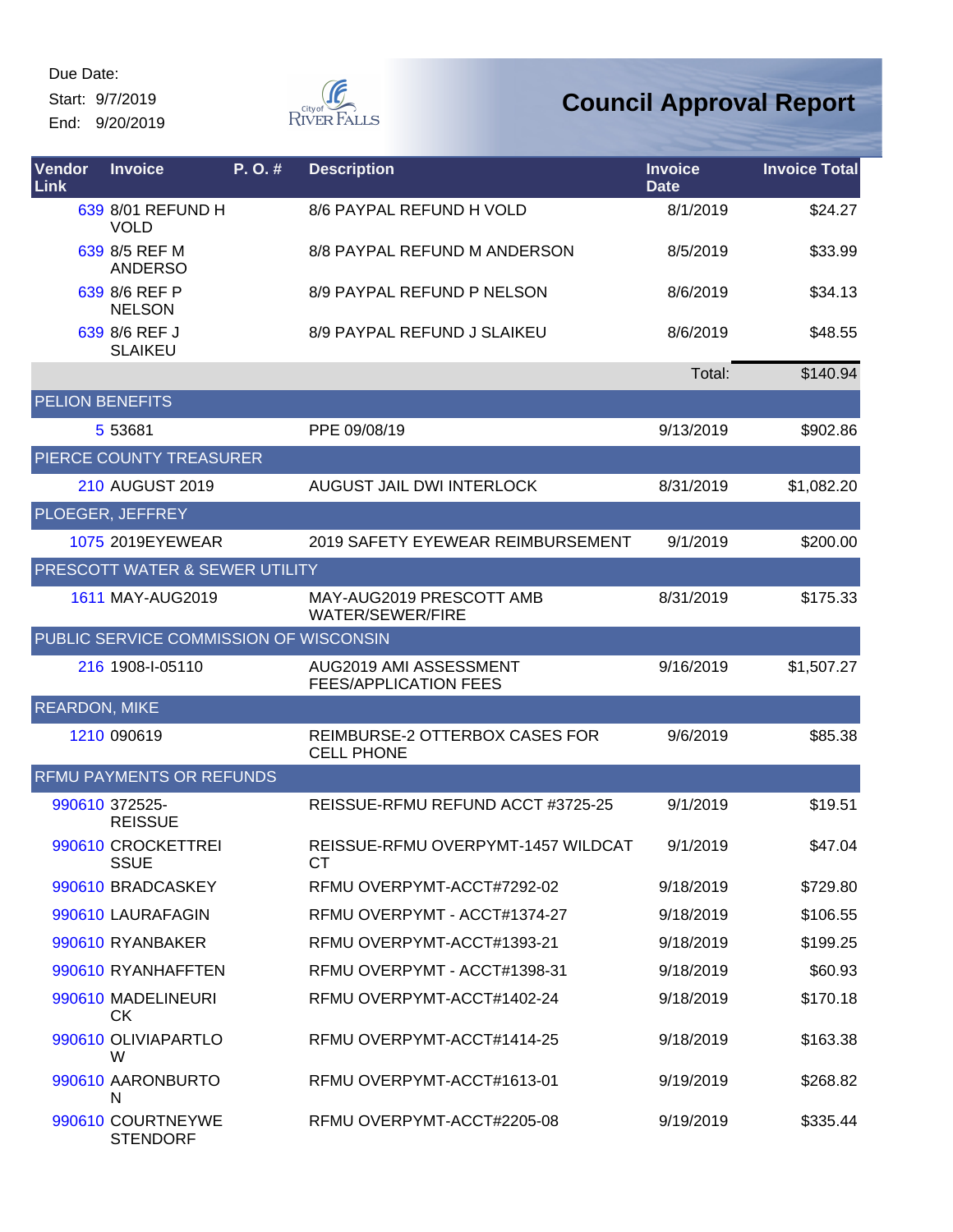Start: 9/7/2019

End: 9/20/2019



| Vendor<br><b>Link</b> | <b>Invoice</b>                       | P. O. # | <b>Description</b>         | <b>Invoice</b><br><b>Date</b> | <b>Invoice Total</b> |
|-----------------------|--------------------------------------|---------|----------------------------|-------------------------------|----------------------|
|                       | 990610 ROMONAALLE<br>E               |         | RFMU OVERPYMT-ACCT#2289-13 | 9/19/2019                     | \$19.79              |
|                       | 990610 MARKWHIPPLE                   |         | RFMU OVERPYMT-ACCT#2398-01 | 9/19/2019                     | \$188.13             |
|                       | 990610 ALEXISMIDTLIE<br>N            |         | RFMU OVERPYMT-ACCT#2952-21 | 9/19/2019                     | \$144.43             |
|                       | 990610 JENNYCHAPM<br>AN              |         | RFMU OVERPYMT-ACCT#2995-02 | 9/19/2019                     | \$267.36             |
|                       | 990610 DANIELSTECK<br><b>BAUER</b>   |         | RFMU OVERPYMT-ACCT#3180-00 | 9/19/2019                     | \$236.30             |
|                       | 990610 MATTHEWDIG<br><b>MAN</b>      |         | RFMU OVERPYMT-ACCT#3320-01 | 9/19/2019                     | \$333.00             |
|                       | 990610 MICAHELAMAR<br>QUARDT         |         | RFMU OVERPYMT-ACCT#3726-27 | 9/19/2019                     | \$24.28              |
|                       | 990610 1204APTSLLC                   |         | RFMU OVERPYMT-ACCT#3998-06 | 9/19/2019                     | \$181.54             |
|                       | 990610 AMANDAKEEH<br>R               |         | RFMU OVERPYMT-ACCT#4096-06 | 9/19/2019                     | \$14.59              |
|                       | 990610 DANIELLEHOL<br><b>DEN</b>     |         | RFMU OVERPYMT-ACCT#4220-16 | 9/19/2019                     | \$231.38             |
|                       | 990610 WYNTERCHMI<br><b>ELEWSKI</b>  |         | RFMU OVERPYMT-ACCT#4324-18 | 9/19/2019                     | \$210.19             |
|                       | 990610 KATARINANEMI<br>TZ            |         | RFMU OVERPYMT-ACCT#4532-21 | 9/19/2019                     | \$35.42              |
|                       | 990610 JAMESONFELT<br>ES             |         | RFMU OVERPYMT-ACCT#4805-02 | 9/19/2019                     | \$59.29              |
|                       | 990610 ASHLEYWARWI<br><b>CK</b>      |         | RFMU OVERPYMT-ACCT#4853-01 | 9/19/2019                     | \$199.10             |
|                       | 990610 LAURADEISS                    |         | RFMU OVERPYMT-ACCT#5267-02 | 9/19/2019                     | \$84.78              |
|                       | 990610 JEROMESCHO<br><b>EDER</b>     |         | RFMU OVERPYMT-ACCT#5531-00 | 9/19/2019                     | \$161.26             |
|                       | 990610 ELLENGIENAU                   |         | RFMU OVERPYMT-ACCT#5578-00 | 9/19/2019                     | \$12.66              |
|                       | 990610 CARLIBOSTON<br><b>DENTON</b>  |         | RFMU OVERPYMT-ACCT#6296-16 | 9/19/2019                     | \$22.41              |
|                       | 990610 MATIASRUDOL<br><b>PH</b>      |         | RFMU OVERPYMT-ACCT#6307-14 | 9/19/2019                     | \$117.73             |
|                       | 990610 BRIANWHIPPL<br>Е              |         | RFMU OVERPYMT-ACCT#6707-11 | 9/19/2019                     | \$206.00             |
|                       | 990610 BRIANWHIPPL<br>E <sub>2</sub> |         | RFMU OVERPYMT-ACCT#6708-05 | 9/19/2019                     | \$358.30             |
|                       | 990610 LANNYNEEL                     |         | RFMU OVERPYMT-ACCT#6806-03 | 9/19/2019                     | \$207.89             |
|                       | 990610 DRAKEROSE                     |         | RFMU OVERPYMT-ACCT#7004-20 | 9/19/2019                     | \$101.45             |
|                       | 990610 LYNNMANGUS                    |         | RFMU OVERPYMT-ACCT#7244-05 | 9/19/2019                     | \$93.97              |
|                       | 990610 CRAIGKUSILEK                  |         | RFMU OVERPYMT-ACCT#7351-01 | 9/19/2019                     | \$40.47              |
|                       | 990610 ALLISONAABEL                  |         | RFMU OVERPYMT-ACCT#7538-27 | 9/19/2019                     | \$10.11              |
|                       | 990610 JILLDURAN                     |         | RFMU OVERPYMT-ACCT#8089-01 | 9/19/2019                     | \$30.17              |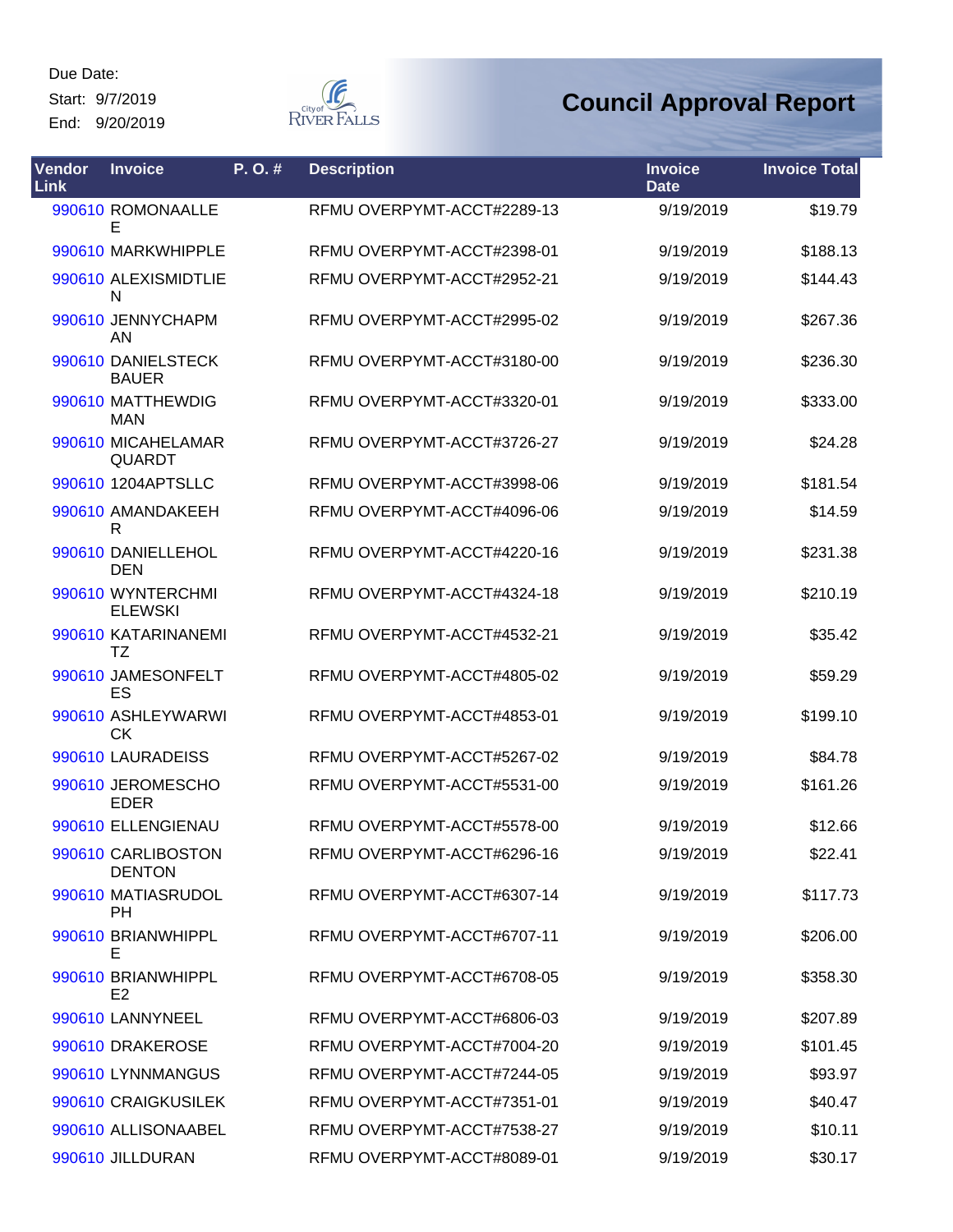Start: 9/7/2019 End: 9/20/2019



| Vendor<br><b>Link</b> | <b>Invoice</b>                      | P.O.#  | <b>Description</b>                            | <b>Invoice</b><br><b>Date</b> | <b>Invoice Total</b> |
|-----------------------|-------------------------------------|--------|-----------------------------------------------|-------------------------------|----------------------|
|                       | 990610 ALLYSONFOX                   |        | RFMU OVERPYMT-ACCT#8241-01                    | 9/19/2019                     | \$23.90              |
|                       | 990610 CHRISFEYEREI<br><b>SEN</b>   |        | RFMU OVERPYMT-ACCT#8414-07                    | 9/19/2019                     | \$27.01              |
|                       | 990610 TERISTIRENS                  |        | RFMU OVERPYMT-ACCT#8536-01                    | 9/19/2019                     | \$20.86              |
|                       | 990610 ASHLEYGOEBE                  |        | RFMU OVERPYMT-ACCT#8623-02                    | 9/19/2019                     | \$220.10             |
|                       | 990610 LESLIECHARLE<br>S            |        | RFMU OVERPYMT-ACCT#8917-01                    | 9/19/2019                     | \$176.32             |
|                       | 990610 JESSEGETZIE                  |        | RFMU OVERPYMT-ACCT#9256-05                    | 9/19/2019                     | \$125.16             |
|                       | 990610 CLINTIRRTHUM                 |        | RFMU OVERPYMT-ACCT#9305-12                    | 9/19/2019                     | \$63.94              |
|                       | 990610 SAMANTHAPAY<br><b>NE</b>     |        | RFMU OVERPYMT-ACCT#9406-12                    | 9/19/2019                     | \$88.62              |
|                       | 990610 TERRYHARRIS                  |        | RFMU OVERPYMT-ACCT#9789-01                    | 9/19/2019                     | \$118.00             |
|                       | 990610 CVTCRESCON<br><b>ST</b>      |        | RFMU OVERPYMT-ACCT#9834-00                    | 9/19/2019                     | \$558.32             |
|                       |                                     |        |                                               | Total:                        | \$7,115.13           |
|                       | <b>RIVER CITY STITCH</b>            |        |                                               |                               |                      |
|                       | 2526 30478                          |        | SEPT2019-CITY APPAREL ORDERS                  | 9/13/2019                     | \$192.79             |
|                       | RIVER FALLS CHAMBER OF COMMERCE INC |        |                                               |                               |                      |
|                       | 225 0278                            |        | 10 APPLIANCE REBATES-CHAMBER<br><b>CHECKS</b> | 9/17/2019                     | \$475.00             |
|                       | <b>RIVER FALLS YOUTH BASEBALL</b>   |        |                                               |                               |                      |
|                       | 1358 2019UMPFEES                    |        | 2019 UMPIRES-5TH TO 8TH GRADE                 | 9/17/2019                     | \$1,220.00           |
|                       | <b>ROSS &amp; ASSOCIATES LTD</b>    |        |                                               |                               |                      |
|                       | 375 SEPT2019                        | 180421 | SEPT2019-GLEN PARK STORM SHELTER              | 9/16/2019                     | \$16,834.00          |
|                       | 375 SEPT2019-1                      | 180420 | SEPT2019-GLEN PARK PAVILLION                  | 9/16/2019                     | \$80,551.93          |
|                       | 375 990900                          |        | RFMU OVERPYMT-ACCT#9909-00                    | 9/19/2019                     | \$10.24              |
|                       |                                     |        |                                               | Total:                        | \$97,396.17          |
| <b>RUNNING INC</b>    |                                     |        |                                               |                               |                      |
|                       | 1573 21557                          | 190086 | <b>AUG2019 Taxi Management Services</b>       | 8/31/2019                     | \$17,792.44          |
|                       | RURAL ELECTRIC SUPPLY COOPERATIVE   |        |                                               |                               |                      |
|                       | 221 758214-02                       | 190250 | 25 DEADEND CLAMPS-INVENTORY                   | 9/11/2019                     | \$188.50             |
|                       | <b>SCHINDLER ELEVATOR CORP</b>      |        |                                               |                               |                      |
|                       | 444 8105146768                      |        | SEPT-DEC2019 QTRLY ELEVATOR MAINT             | 9/1/2019                      | \$886.35             |
|                       | SHORT ELLIOTT HENDRICKSON INC       |        |                                               |                               |                      |
|                       | 244 373576                          | 190275 | AUG2019-FERRELL GAS PHASE 1 ESA               | 9/12/2019                     | \$3,093.64           |
|                       | ST CROIX COUNTY HIGHWAY DEPARTMENT  |        |                                               |                               |                      |
|                       | 956 866                             | 190246 | THROUGH AUG2019-Chip Seal Program             | 8/31/2019                     | \$343.92             |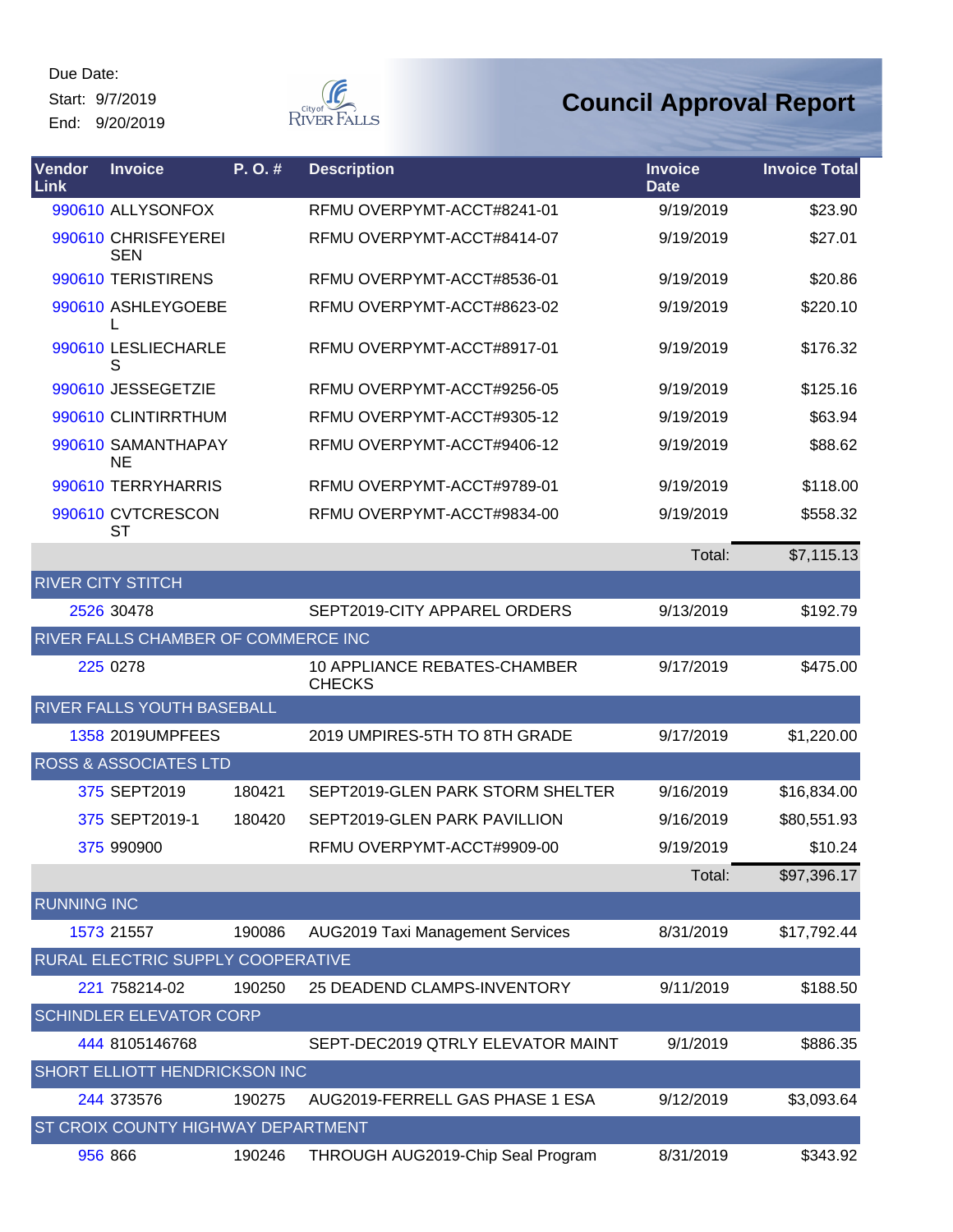Start: 9/7/2019 End: 9/20/2019



| Vendor<br>Link     | <b>Invoice</b>                             | P.O.#  | <b>Description</b>                                                | <b>Invoice</b><br><b>Date</b> | <b>Invoice Total</b> |
|--------------------|--------------------------------------------|--------|-------------------------------------------------------------------|-------------------------------|----------------------|
|                    | ST CROIX COUNTY TREASURER                  |        |                                                                   |                               |                      |
|                    | 252 AUGUST 2019                            |        | AUGUST 2019 JAIL DWI INTERLOCK                                    | 8/31/2019                     | \$160.00             |
| <b>STATE OF WI</b> |                                            |        |                                                                   |                               |                      |
|                    | 259 AUGUST 2019                            |        | AUGUST 2019 PENALTY ASSESSMENT                                    | 8/31/2019                     | \$2,516.40           |
|                    | <b>STATE TREASURER</b>                     |        |                                                                   |                               |                      |
|                    | 260 SEPT2019                               |        | SEPT2019 ELECTRIC/WATER/SEWER BOND<br><b>RESERVE</b>              | 9/18/2019                     | \$162,000.00         |
|                    |                                            |        | STATEWIDE ENERGY EFFICIENCY & RENEWABLES ADMIN INC                |                               |                      |
|                    | 243 AUG2019                                |        | <b>AUG2019 CTC ENERGY EFFICIENCY</b><br><b>FUNDS/FOCUS ENERGY</b> | 9/1/2019                      | \$4,364.49           |
|                    | <b>STEIN SERVICES LLC</b>                  |        |                                                                   |                               |                      |
|                    | 4093 8730                                  |        | <b>WELL#3 CERTIFICATION OF CLOSED PIPE</b><br><b>FLOW METER</b>   | 8/23/2019                     | \$135.00             |
|                    | <b>STUART C IRBY TOOL AND SAFETY</b>       |        |                                                                   |                               |                      |
|                    | 156 S011536543.00 190282                   |        | 100 GROUND RODS - MINOR MATERIALS                                 | 9/3/2019                      | \$1,036.00           |
|                    | 156 S011483413.00 190248<br>4              |        | 100 WEDGE CLAMPS-MINOR MATERIAL                                   | 9/10/2019                     | \$111.00             |
|                    |                                            |        |                                                                   | Total:                        | \$1,147.00           |
|                    | <b>SYLVANDER HEATING INC</b>               |        |                                                                   |                               |                      |
|                    | 15 82736                                   |        | RF LIBRARY-AC3 CONDENSER FAN MOTOR<br><b>REPLACEMENT</b>          | 8/31/2019                     | \$802.40             |
|                    | TOLTZ, KING, DUVALL, ANDERSON & ASSOCIATES |        |                                                                   |                               |                      |
|                    | 2172 002019003541                          | 180433 | Through Aug2019-North Interceptor Sewer<br>Design                 | 9/10/2019                     | \$17,566.75          |
|                    | 2172 002019003683                          | 190089 | THROUGH AUG2019-ST CROIX ST OUTFALL<br><b>FINAL DESIGN</b>        | 9/11/2019                     | \$8,312.67           |
|                    |                                            |        |                                                                   | Total:                        | \$25,879.42          |
|                    | TRC ENVIRONMENTAL CORPORATION              |        |                                                                   |                               |                      |
|                    | 1405 362041                                | 190116 | APRIL/MAY-HYDRO YEAR 2 RELICENSING                                | 9/1/2019                      | \$4,950.36           |
|                    | 1405 376946                                | 190116 | AUG2019-HYDRO RELICENSING YEAR 2                                  | 9/10/2019                     | \$981.53             |
|                    |                                            |        |                                                                   | Total:                        | \$5,931.89           |
|                    | TWIN CITY HARDWARE IR-SEC CEN              |        |                                                                   |                               |                      |
|                    | 899 PSI0044523                             |        | <b>STEEL DOOR</b>                                                 | 8/29/2019                     | \$375.00             |
|                    | <b>TWIN CITY STRIPING</b>                  |        |                                                                   |                               |                      |
|                    | 2238 090419                                | 190166 | SEPT2019 Long Line Painting                                       | 9/4/2019                      | \$1,356.61           |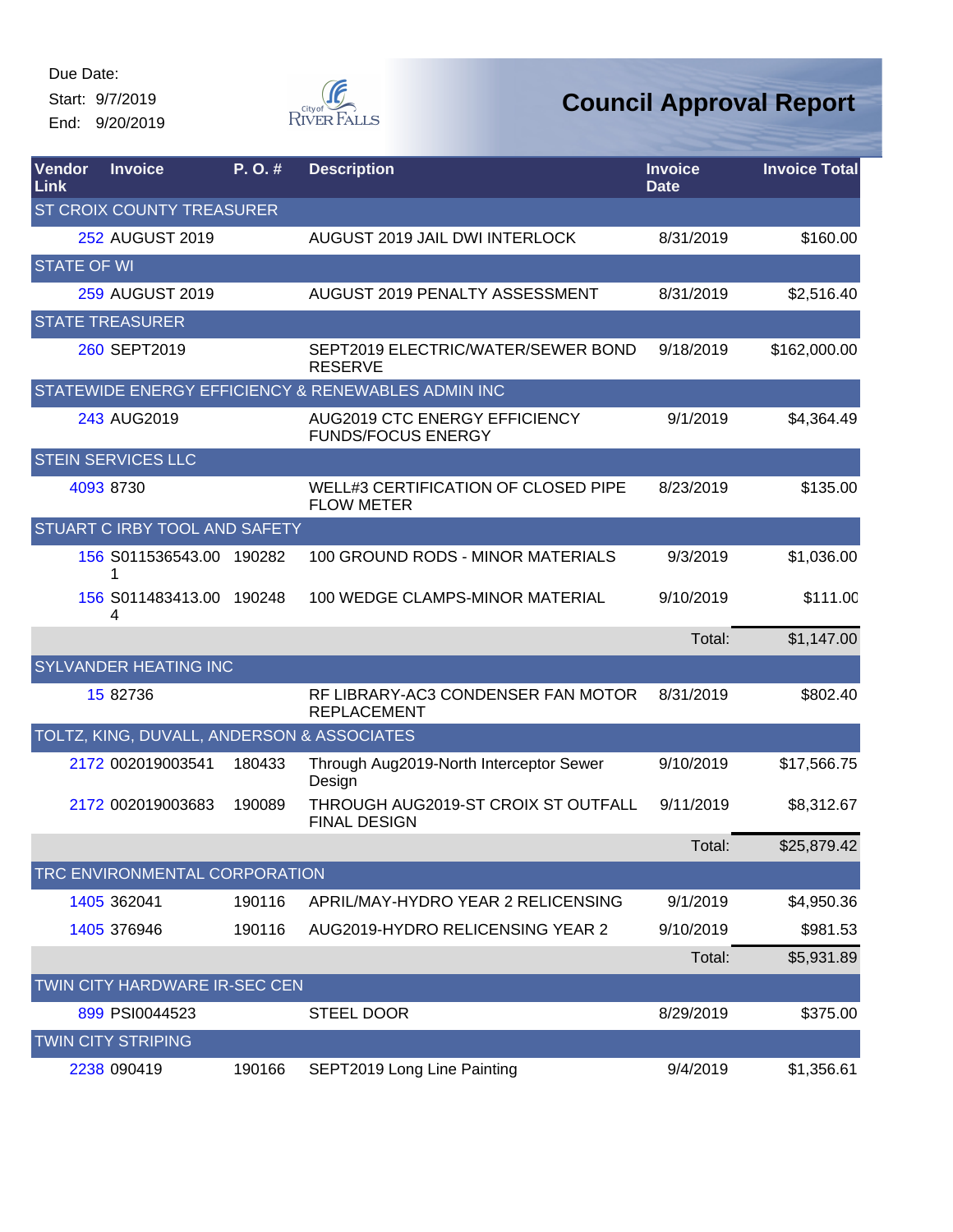Due Date: Start: 9/7/2019

End: 9/20/2019



| <b>Vendor</b><br>Link  | <b>Invoice</b>                | P. O. #                            | <b>Description</b>                                       | <b>Invoice</b><br><b>Date</b> | <b>Invoice Total</b> |
|------------------------|-------------------------------|------------------------------------|----------------------------------------------------------|-------------------------------|----------------------|
|                        | <b>US BANK NATIONAL ASSOC</b> |                                    |                                                          |                               |                      |
|                        | 284 5466337                   |                                    | 2014A GO CORPORATE BONDS-AUG2019-<br><b>JULY2020</b>     | 8/31/2019                     | \$500.00             |
|                        | 284 AUG2019                   |                                    | AUG2019 PCARD TRANSACTIONS                               | 9/1/2019                      | \$108,465.25         |
|                        |                               |                                    |                                                          | Total:                        | \$108,965.25         |
| <b>UW RIVER FALLS</b>  |                               |                                    |                                                          |                               |                      |
|                        | 288 9497                      |                                    | PARK & REC USE OF TENNIS COURT                           | 8/31/2019                     | \$792.00             |
|                        | <b>UWRF FAST COPY</b>         |                                    |                                                          |                               |                      |
|                        | 290 12105                     |                                    | RF LIBRARY - 2000 COLOR ENVELOPES                        | 8/23/2019                     | \$300.00             |
| <b>VICKI M MARES</b>   |                               |                                    |                                                          |                               |                      |
|                        | 3523 SEPT2019                 |                                    | 9/10/19 HEALTHCARE PROVIDER CPR<br><b>CLASS</b>          | 9/13/2019                     | \$75.00              |
|                        | VIKING ELECTRIC SUPPLY INC    |                                    |                                                          |                               |                      |
|                        | 750 S002947446.00             |                                    | THREE LED VAPOR TIGHT LIGHT FIXTURES                     | 9/13/2019                     | \$268.53             |
| <b>VISU-SEWER INC</b>  |                               |                                    |                                                          |                               |                      |
|                        |                               | 485 JOB#19277M-11 190228           | 2019 Sanitary Sewer Lining Project                       | 9/3/2019                      | \$102,384.35         |
| <b>VORTEX USA INC</b>  |                               |                                    |                                                          |                               |                      |
|                        | 3976 DEP01-<br><b>REISSUE</b> |                                    | REISSUE PYMT-DEPOSIT-GLEN PARK POOL<br><b>SPLASH PAD</b> | 9/1/2019                      | \$69,987.98          |
|                        | 3976 40955-REISSUE            |                                    | PYMT#2-GLEN PARK POOL SPLASH PAD<br><b>EQUIPMENT</b>     | 9/1/2019                      | \$148,275.95         |
|                        |                               |                                    |                                                          | Total:                        | \$218,263.93         |
| WELD RILEY, S.C.       |                               |                                    |                                                          |                               |                      |
|                        | 301 36263                     |                                    | <b>AUG19-COUNCIL MEETINGS</b>                            | 9/16/2019                     | \$1,052.58           |
|                        | 301 36264                     |                                    | AUG19-HR ISSUE                                           | 9/16/2019                     | \$96.00              |
|                        | 301 36265                     |                                    | AUG19-HANSON EASEMENT/JUG<br><b>HANDLE/LEGAL SVCS</b>    | 9/16/2019                     | \$1,400.00           |
|                        | 301 36267                     |                                    | <b>AUG19-N INTERCEPTOR</b>                               | 9/16/2019                     | \$612.50             |
|                        |                               |                                    |                                                          | Total:                        | \$3,161.08           |
|                        |                               | WEST CENTRAL WI BIOSOLIDS FACILITY |                                                          |                               |                      |
|                        | 304 AUG2019                   |                                    | <b>AUG2019 BIOSOLIDS</b>                                 | 8/31/2019                     | \$38,490.53          |
| <b>WESTHUIS, KEVIN</b> |                               |                                    |                                                          |                               |                      |
|                        | 305 091819                    |                                    | 9/18/19 ELKHART LAKE WI TRAVEL PER<br><b>DIEM</b>        | 9/9/2019                      | \$74.50              |